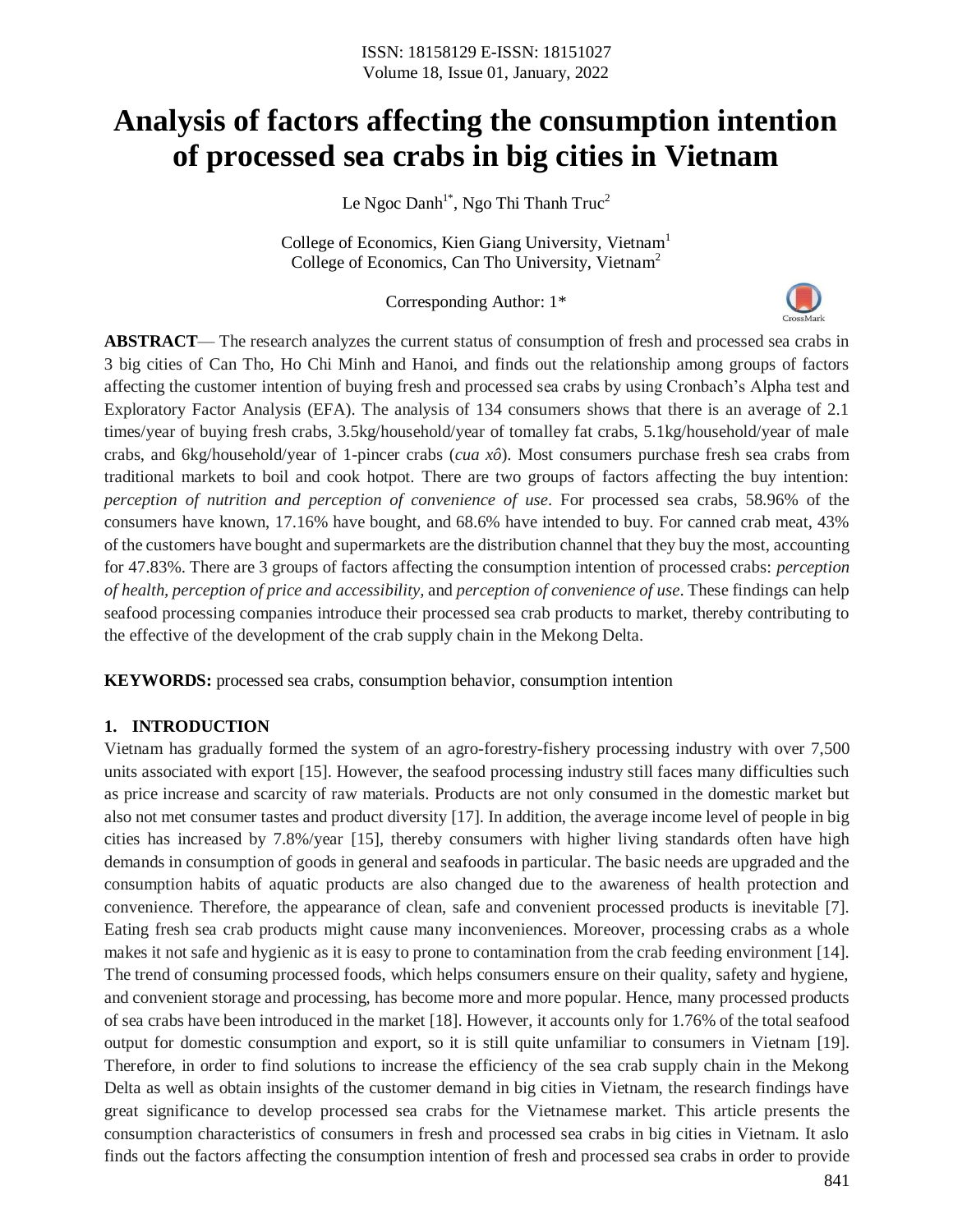market insights and propose solutions for those who intend to do business in processed seafood products in Vietnam.

## **2. Research methodology**

The research uses the combination of the *Theory of Reasoned Action* (TRA) and the *Theory of Planned Behavior* (TPB). In TRA, consumers' beliefs will affect their attitudes towards behaviors, then the attitudes to a behavior will affect their buying intentions rather than buying behaviors. Therefore, consumers' intentions are explained by attitudes while their buying behaviors are explained by intentions [3]. In TPB, behavioral intentions is a function of three factors: attitudes are conceptualized as beliefs about positive or negative consequences of the practiced behavior; normative beliefs as beliefs about the normative expectations of other people; and control beliefs as beliefs about the presence of factors that may enable or obstruct the performance of the behavior. It depends on the availability of resources and opportunities to perform behaviors [1], [2].

The group of factors of consumer attitudes on "perception of nutrition" is to be health, nutritious, uninfectious and quality [4], [9], [18].

The group of factors of "perception of food hygiene and safety" is traceable, preservative-free, parasite-free, and non-allergenic [5], [10], [12].

The group of factors of "perception of other people's influence" is about the influence or preferences of relatives and friends, and the class of oneself and families [9], [13], [16].

The group of factors of "perception of accessibility" which refer the possibility of product purchasing such as ease of purchase, processing and storage, product diversity [6], [11], [12].

The group of factors of "perception of price" is about the comparison of market price and fresh products, affordable price [6], [9], [13].

## **2. Method of data collection**

Firstly, the research analyzed the current situation of three major cities - Can Tho, Ho Chi Minh and Hanoi. Secondly, it conducted qualitative research from obtaining expert opinions to designing pilot questionnaires, revising it, and conducting an official survey. Through literature review, 22 variables were included, as the minimum sample size is 5 samples for 1 variable [8] so it is calculated by the formula:  $N*5 + (N*5* 0.1) =$ 121. To ensure reliability, the research conducts interviewed with housewives who both have and have not bought processed crabs by directly interviewing 150 people at home. There were 134 qualified surveys in terms of quality and quantity.

## *2.1 Method of data analysis*

Cronbach's Alpha reliability coefficient was used to remove observed variables with low correlation with other observed variables (variables with total correlation coefficient less than 0.5 were removed). Exploratory Factor Analysis (EFA) was used to determine the correlation of groups. To qualify EFA analysis, the KMO coefficient is between 0.5 and 1, the Bartlett test is significant when p-value is less than 0.05 meaning that the factors are correlated, the Eigenvalue coefficient is greater than 1 and the total variance explained is greater than 50% [8].

## **4. Results**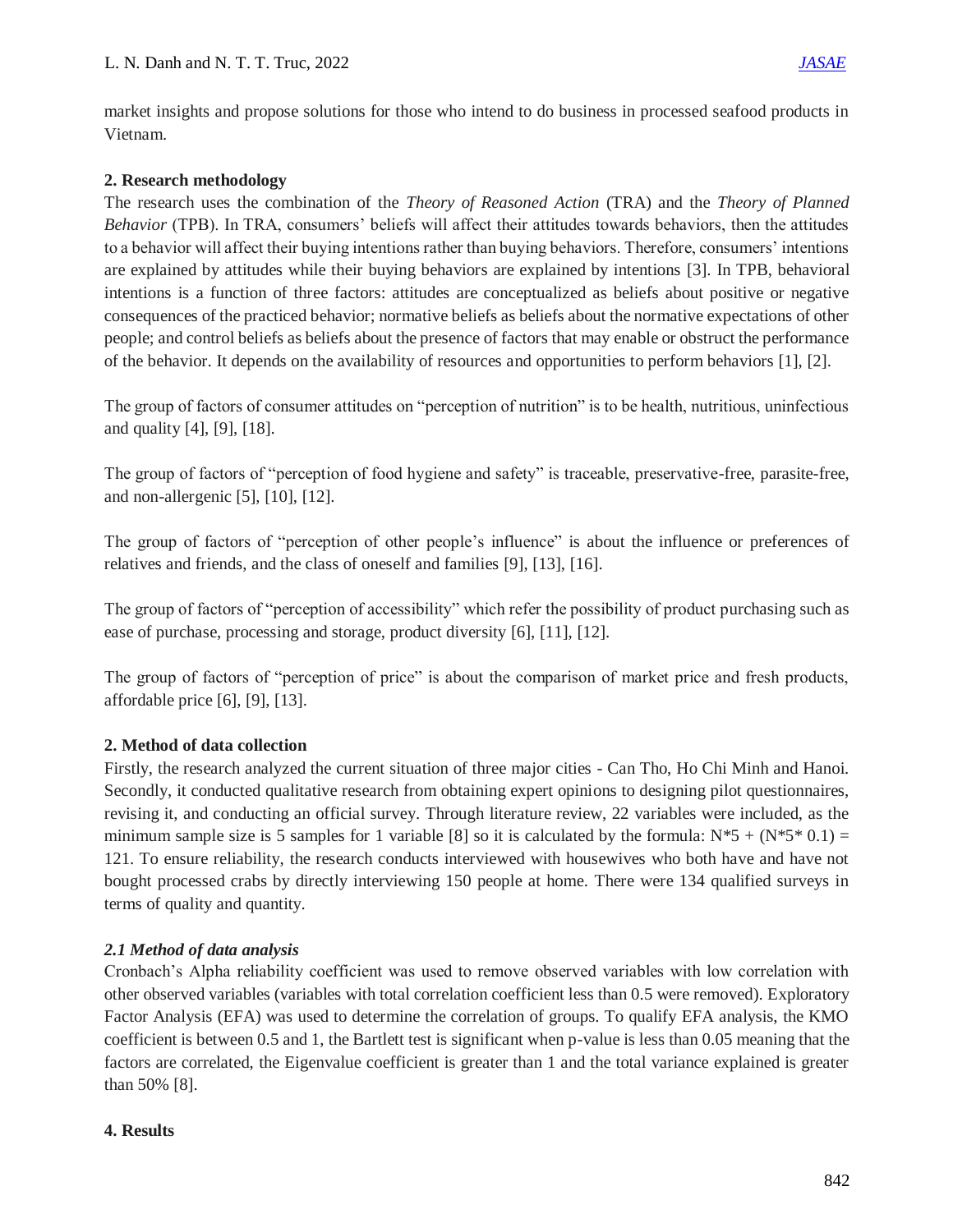## ISSN: 18158129 E-ISSN: 18151027

#### Volume 18, Issue 01, January, 2022

## *4.1 Characteristics of sea crab consumers in 3 big cities in Vietnam*

Survey results of 134 consumers in 3 big cities in Vietnam show that the percentage of women accounts for 66%, the average number of members per household is 3.7, and the highest household member is 7. The average income of household is quite high (32.1 million VND/month); however, there are not only low income of 2.5 million VND/household/month but also high one of 200 million VND/household/month. The average amount for food is about 10 million VND (about 30% of income) (Table 1).

| Characteristics                                               | Average | <b>Standard</b><br><b>Deviation</b> | Min  | <b>Max</b> |
|---------------------------------------------------------------|---------|-------------------------------------|------|------------|
| Age (year)                                                    | 33.0    | 8.6                                 | 20.0 | 62.0       |
| Family member (person)                                        | 3.7     | 1.4                                 | 1    | 9          |
| Women $(\%)$                                                  | 65.7    |                                     |      |            |
| Education                                                     |         |                                     |      |            |
| Doctor                                                        | 0.75    |                                     |      |            |
| <i>Master</i>                                                 | 7.46    |                                     |      |            |
| <b>Bachelor</b>                                               | 64.93   |                                     |      |            |
| College                                                       | 8.96    |                                     |      |            |
| <i>Vocation training</i>                                      | 5.97    |                                     |      |            |
| High school                                                   | 11.94   |                                     |      |            |
| Occupation $(\% )$                                            |         |                                     |      |            |
| <i>Jobless</i>                                                | 3.7     |                                     |      |            |
| Housewife                                                     | 4.5     |                                     |      |            |
| Unskilled labor                                               | 9.0     |                                     |      |            |
| <i>Officer</i>                                                | 79.9    |                                     |      |            |
| Teacher                                                       | 2.9     |                                     |      |            |
| Household income (million VND/month)                          | 32.1    | 28.1                                | 2.5  | 200        |
| Household expenditure on food (million VND/month)             | 10.2    | 9                                   | 1    | 70         |
| Source: Results of the 2019 sea crab consumer survey, $n=134$ |         |                                     |      |            |

**Table 1.** Characteristics of sea crab consumers

#### *4.2 Sharacteristics of fresh sea crab consumers*

Among 134 consumers of fresh crab, the average number of times per year is 2.1; however, some households still buy 12 times/year. Out of the 134 consumers, there are 72 households buying tomalley crab fat with an average volume of 3.5kg/household/year and the average amount of 1,454 thousand VND; there are 75 households buying male crabs (Y crabs) with an average volume of 5.1kg/household/year and 1,656 thousand VND; and there are 8 households buying 1-pincer crabs with an average of 6kg/household/year and 976 thousand VND.

**Table 2.** Characteristics of fresh sea crab customers

| <b>Characteristics</b>                                     | Average | <b>Stardard</b><br><b>Deviation</b> | Min            | <b>Max</b> |
|------------------------------------------------------------|---------|-------------------------------------|----------------|------------|
| Number of times buying crabs <i>(times/household/year)</i> | 2.1     | 1.3                                 |                | 12         |
| Percentage of each type of crabs (%)                       |         |                                     |                |            |
| Tomalley crab fat                                          | 53.7    |                                     |                |            |
| Male crabs                                                 | 56      |                                     |                |            |
| 1-pincer crabs                                             | 6       |                                     |                |            |
| volume<br>of<br>Purchase<br>crabs<br>each<br>οf<br>type    |         |                                     |                |            |
| (kg/house hold/year)                                       |         |                                     |                |            |
| Tomalley crab fat                                          | 3.5     | 2.8                                 |                | 20         |
| Male crabs                                                 | 5.1     | 2.9                                 | 0.5            | 13         |
| 1-pincer crabs                                             | 6       | 2.9                                 | $\mathfrak{D}$ | 10         |
| of<br>crabs<br>Amount<br>buy<br>each<br>to<br>type         |         |                                     |                |            |
| $(1,000$ VND/household/year)                               |         |                                     |                |            |
| Tomalley crab fat                                          | 1.454   | 1.040                               | 280            | 6.420      |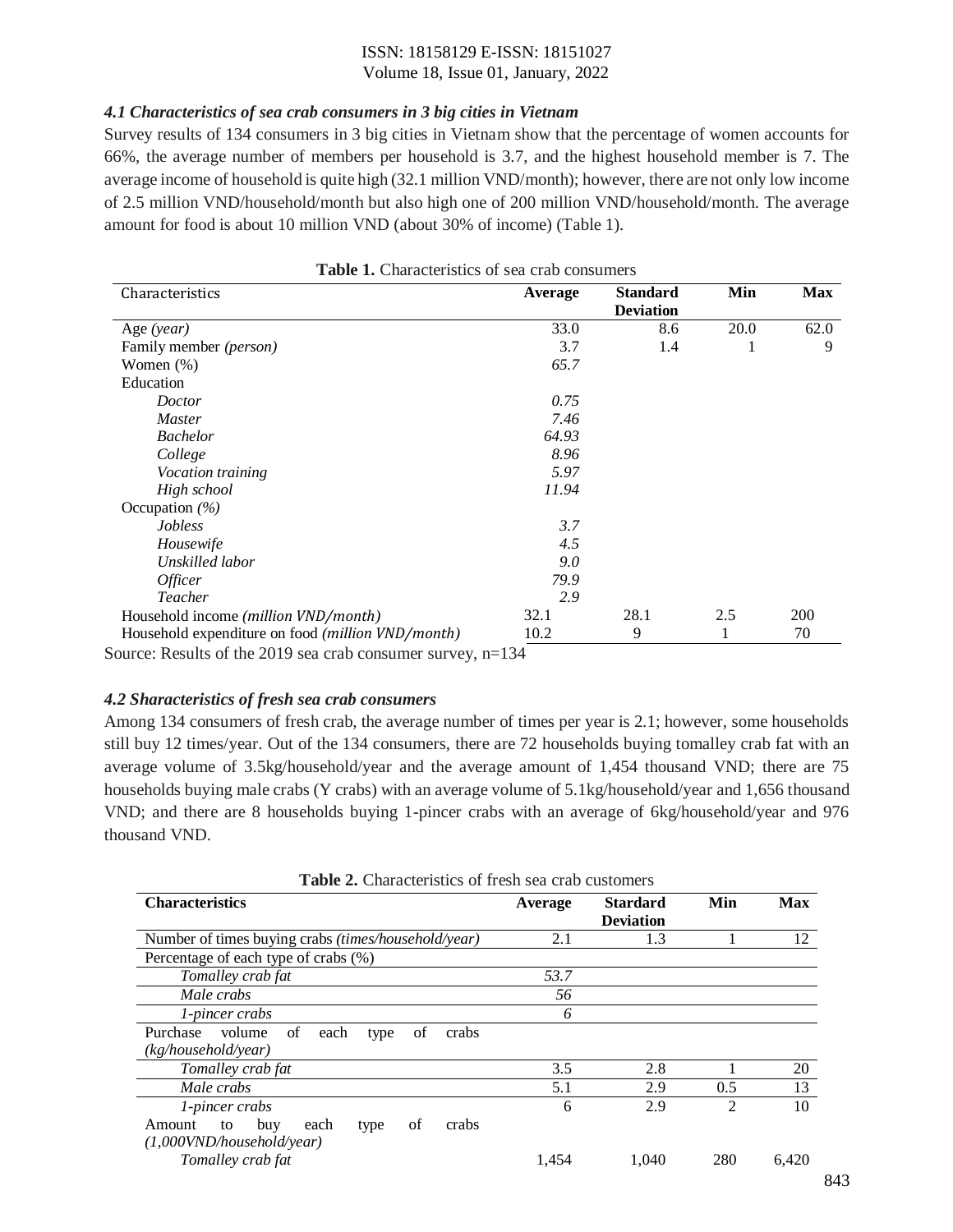#### L. N. Danh and N. T. T. Truc, 2022 *[JASAE](https://www.sagepublisher.com/)*

| Male crabs                                                   | 1.656 | .042 |     | 5.030 |
|--------------------------------------------------------------|-------|------|-----|-------|
| 1-pincer crabs                                               |       | 386  | 420 | 1.560 |
| Source: Results of the 2019 sea crab consumer survey $n=134$ |       |      |     |       |

Source: Results of the 2019 sea crab consumer survey, n=134

Dishes are ususaly made by consumers as fresh crab boiling (37%), crab hotpot (33%), tamarind crabs (16%), salted crabs (9%), soup and other dishes (5%). Distribution channels where consumers often buy fresh sea crabs are traditional markets with the highest rate of 63.51%, followed by supermarket (17.57%), farming households (13.51%), wholesalers (3.08%), and internet (2.03%). Thus, eating habits affect the consumption trend of processed crab products as it is clearly shown that the dishes with higher percentage are popular, nutritious, easily prepared and suitable for all ages. Moreover, it should be noted the habit of going to the traditional market in Vietnam when choosing the distribution channel of fresh crabs.



**Figure 1:** Dishes and distribution channels of fresh crabs

## *4.3 Characteristics of processed crab customers*

The percentage of consumers who have heard/known about processed crabs is 58.96%. While 79 people who have heard/known about these products, there are only 23 people who have bought them, accounting for 17.16%. Some of consumers who have known but not bought the products are likely not to find places to sell or not familiar with processed crabs. The percentage of consumers intending to purchase processed crabs accounts for 68.66% (Table 5). It shows that consumers are willing to buy processed crab if the demand is satisfied.

| <b>Criteria</b>                                                   | Number of<br>people | <b>Percentage</b><br>(%)<br>$(n=134)$ |
|-------------------------------------------------------------------|---------------------|---------------------------------------|
| Respondents have never heard of processed crabs                   |                     |                                       |
| Respondents have never bought processed crabs                     |                     |                                       |
| Respondents do not intend to consume processed crab in the future | 42                  |                                       |

**Table 5** Percentage of consumers understanding and consuming processed sea crabs in Vietnam

Consumers in big cities often choose to buy processed crabs such as canned crab meat, canned tomalley fat crabs, crab cakes and processed crab sticks (Figure 2). In which, crab meat is the most chosen by consumers, accounting for 43%. It is undertandable as crab meat is popular and easy to eat, there are many different ways of cooking as boiling, steaming or cooking soup. Besides, consumers also use a variety of processed crabs such as crab cakes (35%), followed by crab fat and finally processed crab sticks. Supermarkets are the most chosen by consumers, accounting for 47.83%, followed by traditional markets with 30.43%, other locations (*marketing staff, fairs*) with 13.04%, internet (4.35%) and processing facilities (4.35%). While customers are familiar with buying food at supermarkets as a daily habit, with convenience, variety of foods and clear origins, they also go to the traditional markets frequently. Its implication is that a large amount of food are provided in Hanoi, Ho Chi Minh City and Can Tho through a system of supermarkets and large trade centers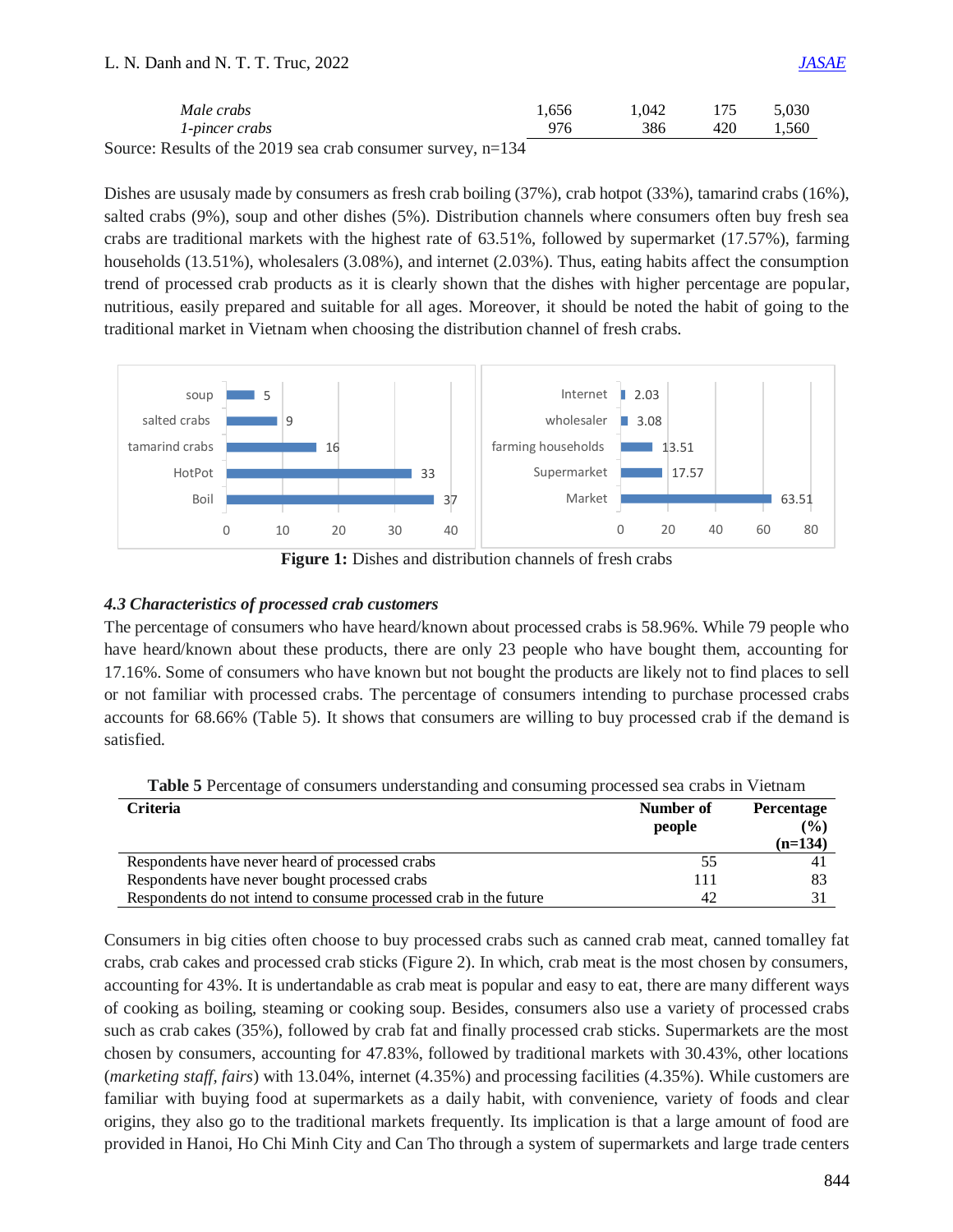## ISSN: 18158129 E-ISSN: 18151027 Volume 18, Issue 01, January, 2022

such as Big C, Lotte, Vinmart, Bach Hoa Xanh.





## *4.4 Analysis of factors affecting the consumption intention of fresh sea crabs in big cities in Vietnam*

The results of EFA showed that the KMO coefficient of 0.675 satisfied the suitability of factor analysis, the Prob>chi2 coefficient = 0.000 showed that the observed variables were significantly correlated with each other in the population, so the observations are suitable for factor analysis. Cumulative variance is 78.5% suitable for factor analysis. From the initial four groups of factors with 13 observed variables, through factor analysis with Principal Component Analysis and Varimax rotations, four groups of factors were created. The results of the factor analysis are as follows:

|                                                                   | <b>Factors</b> |                  |      |      |
|-------------------------------------------------------------------|----------------|------------------|------|------|
| <b>Observed variables</b>                                         | 1              | $\boldsymbol{2}$ | 3    | 4    |
| 1. Fresh sea crabs with freshness                                 | 0.75           |                  |      |      |
| Fresh sea crabs with high minerals<br>2.                          | 0.74           |                  |      |      |
| 3. Fresh sea crab with high quality of crab meat                  | 0.83           |                  |      |      |
| Fresh sea crabs have better taste than canned crab products<br>4. | 0.77           |                  |      |      |
| Fresh sea crabs do not contain toxic substances<br>5.             |                | 0.81             |      |      |
| Fresh sea crabs are traceable<br>6.                               |                | 0.78             |      |      |
| 7. Fresh sea crabs do not contain preservatives                   |                | 0.56             |      |      |
| 8. Fresh sea crabs do not contain parasites                       |                | 0.71             |      |      |
| Fresh sea crabs do not contain allergenic substances<br>9.        | 0.69           |                  |      |      |
| 10. Fresh sea crabs with a wide range of products                 |                |                  | 0.89 |      |
| 11. Fresh sea crabs can be fought and bought easily               |                |                  | 0.79 |      |
| 12. Fresh sea crabs are convenient for processing                 |                |                  |      | 0.64 |
| 13. Fresh sea crabs are easy to consume after processing          |                |                  |      | 0.86 |
| KMO coefficient                                                   |                | 0.675            |      |      |

| <b>Table 3:</b> Matrix of factors affecting the decision of purchasing fresh sea crabs |
|----------------------------------------------------------------------------------------|
|----------------------------------------------------------------------------------------|

Source: Results of processed data of the 2019 crab consumer survey, n=134

The highest average rating was the group of factors of perceived nutritional needs (4.2), followed by the perception of convenience of use of 3.7, of accessibility (3.3), and the lowest was the group of factors of food hygiene and safety with 3.1.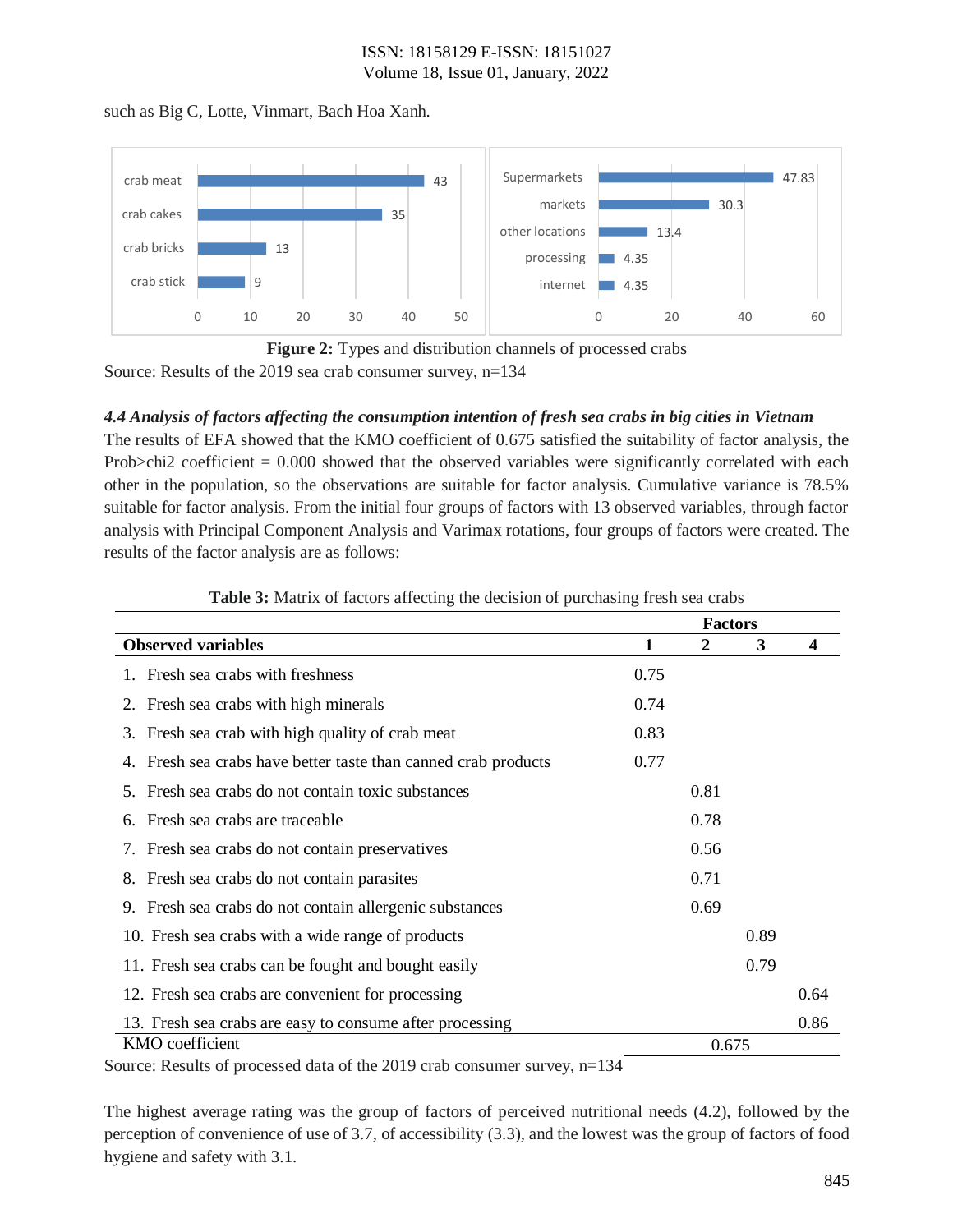| Group of    | <b>Factors</b>                        | Average | Stardard         | <b>Evaluation</b> ** |
|-------------|---------------------------------------|---------|------------------|----------------------|
| factors     |                                       |         | <b>Deviation</b> |                      |
| $T1(1-4)$   | Perception of nutrition               | 4.2     | 0.6              | Influential          |
| $T2(5-9)$   | Perception of food hygiene and safety | 3.1     | 0.7              | Neutral              |
| $T3(10-11)$ | Perception of accessibility           | 3.3     | 0.7              | Neutral              |
| $T4(12-13)$ | Perception of convenient of use       | 3.5     | 0.8              | Influential          |
|             |                                       |         |                  | $\sim$               |

**Table 4** Group of factors affecting the consumption intention of fresh sea crabs

Notes: \*\* Evaluation is based on a 5-point Likert scale: 1 - 1.8: not at all influential/strongly disagree; 1.81 - 2.6: not influential/disagree; 2.61 - 3.4: neutral;  $3.41 - 4.2$ : influential/agree;  $4.21 - 5$ : extremely influencial/strongly agree

*4.5 Analysis of factors affecting the consumption intention of processed sea crabs in big cities in Vietnam*  Out of 22 statements (5-level Likert scale) on the factors affecting the consumption intention of processed sea crabs, there are 19 qualified statements. The results of EFA analysis (Table 3) showed that 5 groups of factors were formed and the analysis results were appropriate (KMO, Kaiser-Meyer-Olkin was  $0.85 > 0.5$ ) and qualified (Engenvalue was  $1.06 > 1$ ) and the total variance explained was  $60.95 > 50$ . Value of Prob  $>$  chi2 = 0.0066 < 0.05 (significant level of 5%). Therefore, it showed that the observed variables were related to each other [8].

**Table 3:** Matrix of factors affecting the consumption intention of processed sea crabs

|                                                                  | <b>Factors</b> |                |      |                         |      |
|------------------------------------------------------------------|----------------|----------------|------|-------------------------|------|
| <b>Observed variables</b>                                        | $\mathbf{1}$   | $\overline{2}$ | 3    | $\overline{\mathbf{4}}$ | 5    |
| 1. Processed crabs do not contain toxic substances               | 0.77           |                |      |                         |      |
| 2. Processed crabs have traceability                             | 0.53           |                |      |                         |      |
| 3. Processed crabs do not contain preservatives                  | 0.79           |                |      |                         |      |
| 4. Processed crabs do not contain parasites                      | 0.56           |                |      |                         |      |
| 5. Processed crabs do not contain allergenic substances          | 0.53           |                |      |                         |      |
| 6. Processed crabs ensure consumers' health                      |                | 0.53           |      |                         |      |
| 7. Processed crabs ensure enough nutrition for health            |                | 0.69           |      |                         |      |
| 8. Processed crabs are standardized so good for health           |                | 0.63           |      |                         |      |
| 9. Processed crabs are safer as no contamination from crab ropes |                | 0.68           |      |                         |      |
| 10. Consumption of processed crabs reduces the risk of being     |                |                |      |                         |      |
| poisoned from the environment                                    |                | 0.79           |      |                         |      |
| 11. Price of processed crabs is important to me                  |                |                | 0,73 |                         |      |
| 12. Price of processed crabs is higher than of fresh crabs       |                |                | 0.73 |                         |      |
| 13. Processed crabs can be fought and bought easily              |                |                | 0.54 |                         |      |
| 14. Processed crabs are easy to prepare different dishes         |                |                | 0.50 |                         |      |
| 15. My family member wants to taste processed crabs              |                |                |      | 0.82                    |      |
| 16. My family has a habit of eating processed seafood            |                |                |      | 0.80                    |      |
| 17. I feel that eating processed crabs will show my status       |                |                |      | 0.69                    |      |
| 18. Processed crabs are easily stored                            |                |                |      |                         | 0.65 |
| 19. Processed crabs have a wide range of products                |                |                |      |                         | 0.70 |
| Cumulative rate of total variance                                | 15.7           | 14.9           | 11.7 | 11.1                    | 9.7  |
| Eingenvalue                                                      |                | 1.07           |      |                         |      |
| KMO coefficient                                                  |                | 0.85           |      |                         |      |

Source: Results of processed data of the 2019 crab consumer survey, n=134

The group of factors of "perception of nutrition"; while it was the highest average rating of 4.2 for fresh sea crabs, it was 3.6 for processed sea crabs. Thus, it showed that the customer awareness of this factor group affected the purchase decision of fresh sea crabs as well as processed sea crabs.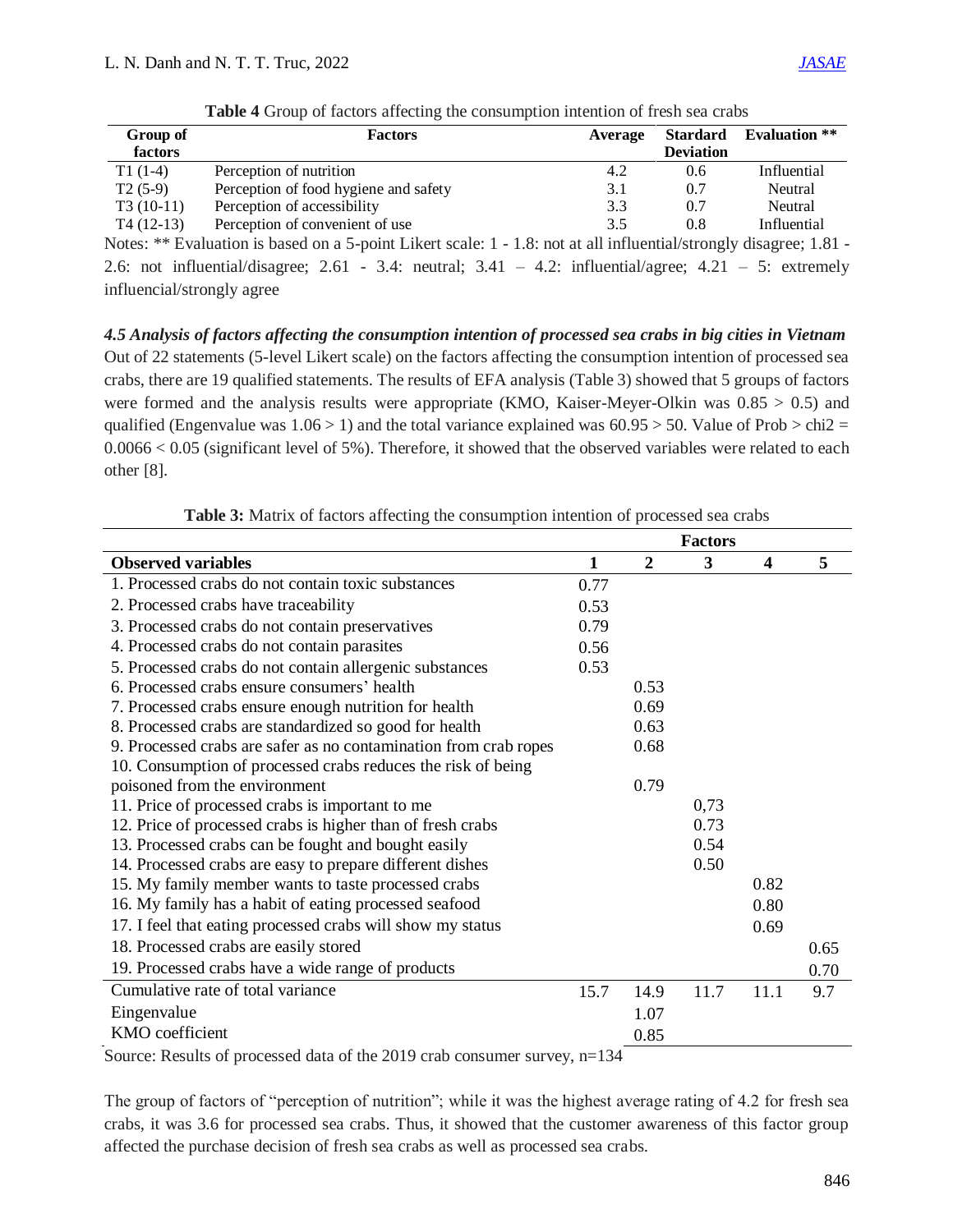## ISSN: 18158129 E-ISSN: 18151027 Volume 18, Issue 01, January, 2022

The group of factors of "perception of food hygiene and safety"; while the average rating was 3.1 for fresh sea crabs, it was 3.3 for processed sea crabs. Thus, it showed that the perception of consumers on this factor group was at the neutral level.

The group of factors of "perception of accessibility"; for fresh sea crabs, the average rating was 3.3 indicating that this group was neutral. Meanwhile, the average rating was 3.7 for processed crabs showing that consumers' perception of this factor group affected their decision to buy processed sea crabs.

The group of factors of "perception of convenience of use"; while the average rating was 3.5 for fresh sea crabs, it was 3.8 for processed sea crabs. Thus, it showed that the customer awareness of this factor group affected the purchase decision of fresh sea crabs as well as processed sea crabs.

The group of factors of "perception of other people's influence"; for fresh sea crabs, this group was not included because fresh sea crab products are popular and commonly used in daily life, so this group had no impact. Meanwhile, the average rating was 2.8 for processed sea crabs. Thus, it showed that the customer perception of this factor group was neutral and for reference only.

| Group of    | <b>Factors</b>                          | Average | <b>Stardard</b>  | <b>Evaluation</b> ** |
|-------------|-----------------------------------------|---------|------------------|----------------------|
| factors     |                                         |         | <b>Deviation</b> |                      |
|             | Group of factors on fresh sea crabs     |         |                  |                      |
| $T1(1-4)$   | Perception of nutrition                 | 4.2     | 0.6              | Influential          |
| $T2(5-9)$   | Perception of food hygiene and safety   | 3.1     | 0.7              | Neutral              |
| $T3(10-11)$ | Perception of accessibility             | 3.3     | 0.7              | Neutral              |
| $T4(12-13)$ | Perception of convenience of use        | 3.5     | 0.8              | Influential          |
|             | Group of factors on processed sea crabs |         |                  |                      |
| $N1(1-5)$   | Perception of food hygiene and safety   | 3.3     | 0.7              | Neutral              |
| $N2(6-10)$  | Perception of nutrition                 | 3.6     | 0.6              | Influential          |
| $N3(11-14)$ | Perception of price and accessibility   | 3.7     | 0.6              | Influential          |
| $N4(15-17)$ | Perception of other people's influence  | 2.8     | 0.7              | Neutral              |
| $N5(18-19)$ | Perception of convenience of use        | 3.8     | 0.5              | Influential          |

**Table 4** Group of factors affecting the consumption intention of fresh and processed sea crabs

Notes: \*\* Evaluation is based on a 5-point Likert scale: 1 - 1.8: not at all influential/strongly disagree; 1.81 - 2.6: not influential/disagree; 2.61 - 3.4: neutral; 3.41 – 4.2: influential/agree; 4.21 – 5: extremely influencial/strongly agree

## **5. Conclusion**

The research designs a scale of factors affecting the consumption intention of fresh sea crabs including 13 observed variables. In which, the group of factors of perceived nutritional needs and convenience of use is assessed as affecting the purchase decision of fresh sea crabs. Therefore, in order to develop the value chain of fresh sea crabs from farmers to consumers, it is necessary to shorten the storage time and it is very difficult for fresh crab products. Meanwhile, the factors affecting the consumption intention of processed sea crabs include 19 observed variables. With consumers' expectations are about the perception of nutrition, of reasonable prices and accessibility, and of convenience in use. As a result, in order to develop the market of processed crabs, it is necessary to ensure that the products are nutritious, harmless, traceable, affordable, found and bought easily, diverse in weight, and convenient for processing and storage.

## **6. REFERENCES**

[1] Ajzen (1991). The theory of planned behavior. Organizational Behavior and Human Decision Processe, 50(2), 179–211: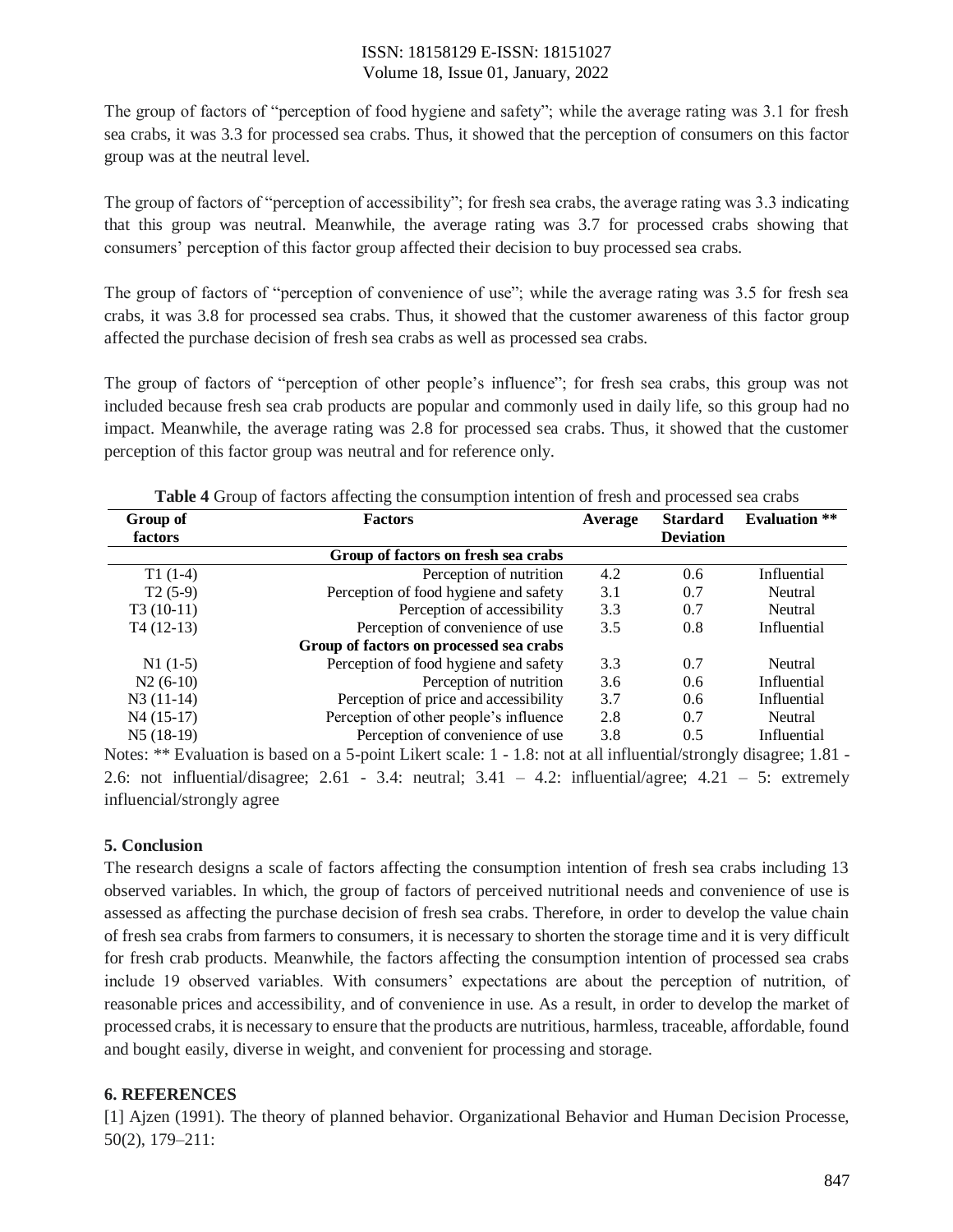[2] Ajzen (2020). The theory of planned behavior: Frequently asked questions. Human Behavior Emerging Technologies, 2: 314-324.

[3] Fishbein and Ajzen (1977). Belief, attitude, intention, and behavior: An introduction to theory and research.

[4] Harsuko, Riniwati, Harahab Nuddin and Carla T Yohana (2017). Analysis of Indonesian crab export competitiveness in international market. International Review of Management Marketing, 7: 23-27.

[5] Higuchi, Angie, Jorge Dávalds and Martín Hernani-Merind (2017). Theory of planned behavior applied to fish consumption in modern Metropolitan Lima. 37: 202-208.

[6] Tuu, H. H, Svein O. O, Thao, D. T and Anh, N. T. K (2008). The role of norms in explaining attitudes, intention and consumption of a common food (fish) in Vietnam. 51: 546-551.

[7] Trang, H. T. D (2015). Cold supply chain: A case of Vietnam. Journal of International Economics and Management, 78, Issue 78 (2015): 78-85.

[8] Trong, H and Ngoc, C. N. M (2008). Research data analysis with SPSS. Hong Duc Publishing House.

[9] Honkanen, P and Young (2015). What determines British consumers' motivation to buy sustainable seafood? British Food Journal.

[10] Manus, A, W Hunt, J Storey, J McManus S and Hilhorst. (2014). Perceptions and preference for fresh seafood in an Australian context. International Journal of Consumer Studies, 38(2), 146-152.

[11] Ngoc, C. N. M & Pham, T. N. (2013). Analysis of factors affecting the decision of fresh food consumers in Ho Chi Minh City selecting the supermarket channel. Journal of Development & Integration, No. 10 (20).

[12] Hung, N. T (2013). Factors affecting food consumers' choice in Vietnam. Journal of Science - An Giang University, No. 01 (2013): 48-56.

[13] Olsen, S. O (2004). Antecedents of seafood consumption behavior: An overview. Journal of aquatic food product technology, 13: 79-91.

[14] Que, P. T. T (2005). Processing technology of seafood. Can Tho Geography Publishing House.

[15] General Statistics Office. (2019). Socio-economic situation.

[16] Thuan, N. V & Danh, V. T (2011). Analysis of factors affecting consumption behavior of safe vegetables in Can Tho city. Scientific Journal of Can Tho University, 17b 113-119

[17] Hoang, T. T (2020). Competitiveness of Vietnamese seafood exporters. Economic Development Journal, 28-33.

[18] Uswatun, Khasanah, Huang Wen Chi and Asmara Rosihan. (2019). Indonesian frozen and processed crab export performance and competitiveness analysis. Agricultural Socio-Economics Journal 19: 165-171.